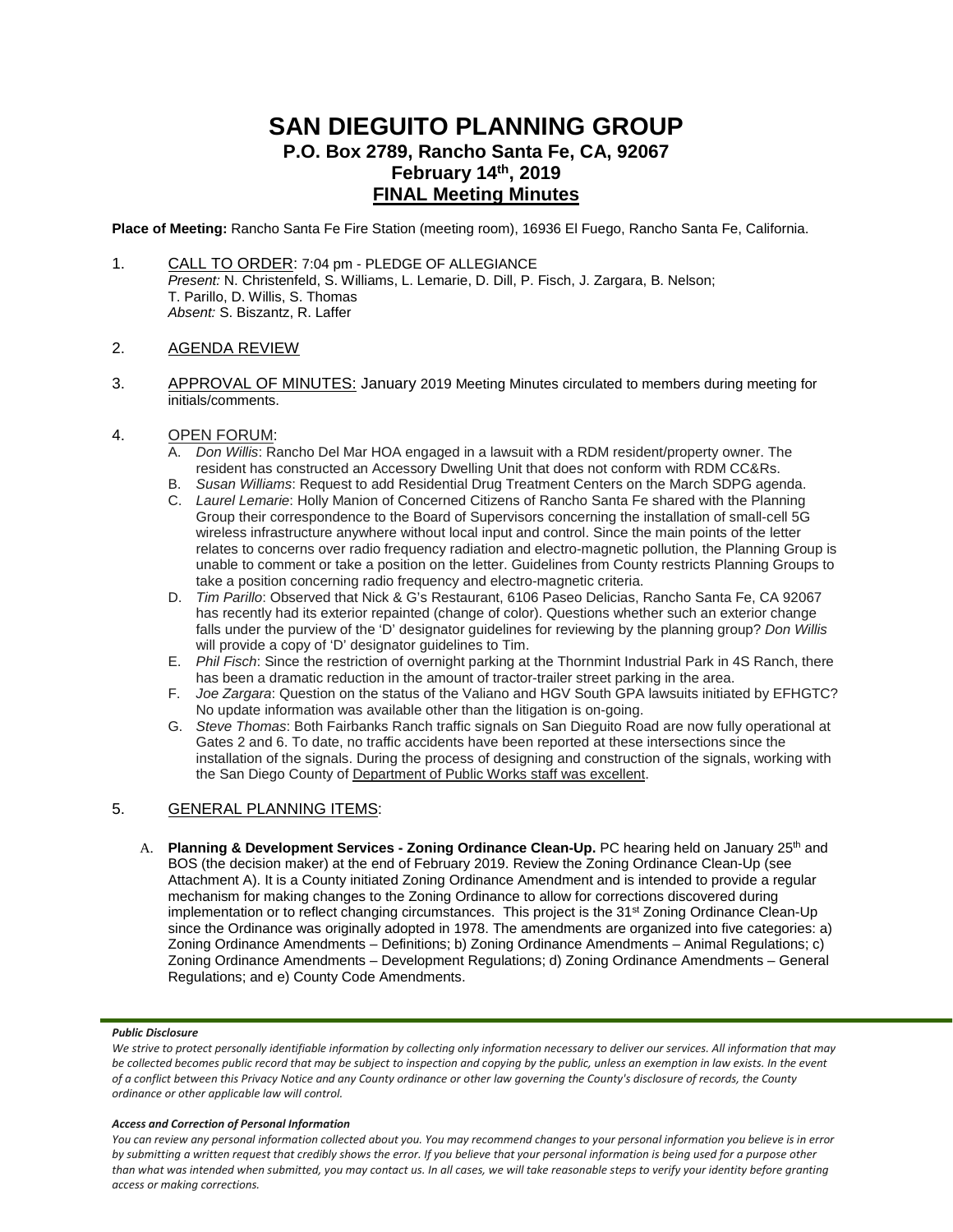Need to provide Planning Group Members additional reference material to review. Member comments to be provided at the next meeting.

B. **New BOS Rules limiting Planning Group Comments.** Discuss and determine if any further action/comments need to be prepared and forwarded by the Group. 1.) CPGs will not be able to submit comments to County less than 3 days before hearing. 2.) CPG members would have to disclose any and all discussions on a project outside hearings like site visits and communication from the public to the Clerk. 3.) Changes in definition for County PAR passive/recreation park criteria.

No additional comments/recommendations provided planning group.

C. **Healthcare Trailer Ordinance Amendments.** Discuss revisions to conform with State law. The proposed updates include 18 total changes, 16 different Zoning Ordinance section changes and two changes to the County Code of Administrative Ordinance and the County Code of Regulatory Ordinance. Determine if any further action/comments need to be prepared and forwarded by the Group.

This agenda item is tabled.

# 6. MAJOR PROJECTS AND LAND USE ITEMS:

- A. **PDS2018-VAC-18-003 Vacation - Open Space**. 4.66 acre lot with an existing residence at 20445 Fortuna del Sur, Elfin Forest, CA 92029, APN: 679-090-19, closest cross street: Seaquest Trail. Owner: Todd Frank, 760-822-4360; Applicant's Representative: Rob Russell (Accurate Land Survey), 619-445-0110; County PDS Planner: Nicolas Gustafson, 858-495-5351; SDPG Member: Doug Dill, 760-420-7909. *Continue to March 14, 2019 SDPG Meeting.*
- B. **Sprint Cell Site Equipment Upgrade RSF CBD Culver SD54XC421.** Located in the RSF Village at 6046 El Tordo, Rancho Santa Fe, CA 92067; APN: 266-263-03-00. Modify existing roof top wireless telecom facility; including additional (3) antennas and (1) Remote Radio Head (RRH). No impact or changes to existing exterior roof façade. Sprint Carrier Agent: Carie Thao, 858-799-7850; PDS Planner: Vanessa Pash, 858- 694-3291; SDPG Member: Don Willis, 858-481-6922.

*Don Willis*: This cell site facility upgrade involves new (replacement) equipment behind the existing façade. There is no physical or visible change the exterior of the building. MOTION: Recommend approval as presented. Seconded by: *N. Christenfeld* VOTE: Yes: 10 No: 0 Abstain: 0 Absent/Vacant: 3

# 7. ADMINISTRATIVE MATTERS:

- **A.** Community Reports Covered in open forum.
- **B.** Consideration and comments on circulation mail none.<br>C. Future agenda items and planning
- **C.** Future agenda items and planning<br>**D.** Prospective & returning Planning G.
- Prospective & returning Planning Group members: BOS has re-instated Tim Parillo and Steve Thomas to Seat 6 and Seat 10. Still no SDPG member to fill Secretary position. Seat #13 vacant.
- **E.** Supply orders and reimbursement of expenses. Per last month's meeting vote, Phil Fisch has group approval to purchase adaptor cables and laser pointer.

**NOTE: The San Dieguito Planning Group currently has a vacancy, Seat #13.** If you wish to become a member of the SDPG, please provide the chair with your current resume and plan to attend 2 or 3 meetings in advance of processing your application for membership.

### *Public Disclosure*

### *Access and Correction of Personal Information*

*You can review any personal information collected about you. You may recommend changes to your personal information you believe is in error by submitting a written request that credibly shows the error. If you believe that your personal information is being used for a purpose other than what was intended when submitted, you may contact us. In all cases, we will take reasonable steps to verify your identity before granting access or making corrections.*

We strive to protect personally identifiable information by collecting only information necessary to deliver our services. All information that may *be collected becomes public record that may be subject to inspection and copying by the public, unless an exemption in law exists. In the event of a conflict between this Privacy Notice and any County ordinance or other law governing the County's disclosure of records, the County ordinance or other applicable law will control.*